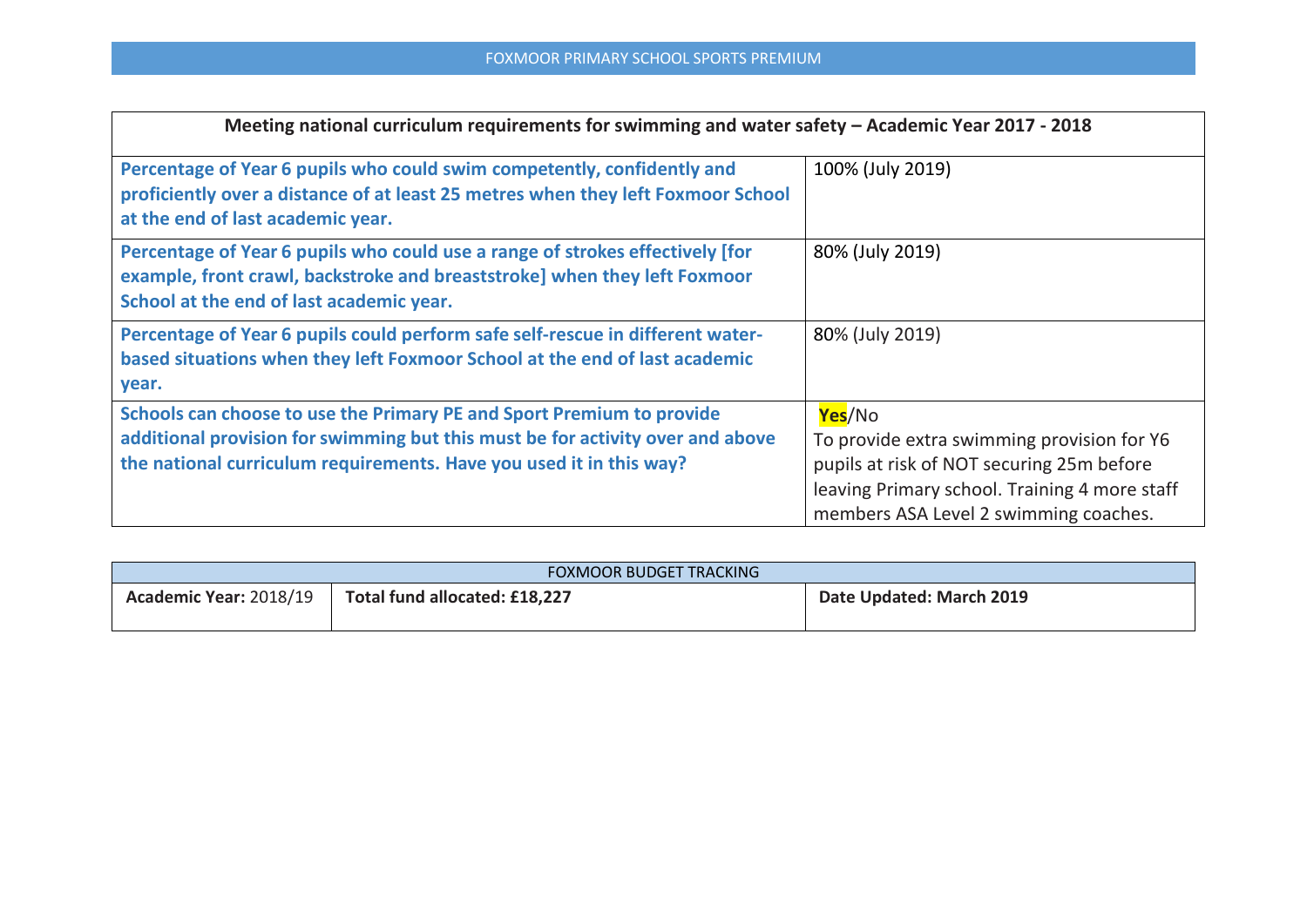| <b>FOXMOOR SPORTS PREMIUM SPEND</b>                                          |                                                                    |                |                                                                                |                           |
|------------------------------------------------------------------------------|--------------------------------------------------------------------|----------------|--------------------------------------------------------------------------------|---------------------------|
| Key indicator 1: The engagement of all pupils in regular physical activity - | <b>Percentage</b>                                                  |                |                                                                                |                           |
|                                                                              |                                                                    |                | <b>Chief Medical Officer guidelines recommend that primary school children</b> | <b>Allocation</b>         |
|                                                                              | undertake at least 30 minutes of physical activity a day in school |                |                                                                                | 9.2%                      |
|                                                                              |                                                                    |                |                                                                                |                           |
| <b>School focus with clarity</b>                                             | <b>Actions to achieve:</b>                                         | <b>Funding</b> | <b>Evidence and impact:</b>                                                    | <b>Sustainability and</b> |
| on intended impact on                                                        |                                                                    | allocated:     |                                                                                | suggested next steps:     |
| pupils:                                                                      |                                                                    |                |                                                                                |                           |
| <b>Continue to support</b>                                                   | PE coordinator to                                                  | Funded by      | Impact: Fit Club numbers have been                                             | Continue to be funded by  |
| <b>Foxmoor Fit Club.</b>                                                     | continue to strengthen                                             | Parents        | maintained despite children leaving at the                                     | parents                   |
| Early morning (8am)                                                          | links with the local gym.                                          |                | end of Year 6.                                                                 |                           |
| fitness club run by a local                                                  | PE coordinator to collect                                          |                | Children thoroughly enjoy the club with                                        |                           |
| fitness instructor/personal                                                  | Pupil Voice to gauge their                                         |                | 100% positivity collected.                                                     |                           |
| trainer for children from                                                    | levels of interest.                                                |                | Staff remarked that Fit Club members                                           |                           |
| $Y1 - Y6.$                                                                   | PE coordinator to collect                                          |                | have greater depth of physical literacy and                                    |                           |
| This club runs twice a                                                       | feedback from staff                                                |                | they can competently lead warm up                                              |                           |
| week, all year                                                               | regarding fitness levels                                           |                | activities and cool down activities                                            |                           |
| * Increase physical                                                          | and physical literacy of                                           |                | independently. This increased knowledge                                        |                           |
| literacy of                                                                  | children attending.                                                |                | is being shared amongst peers therefore                                        |                           |
| children.                                                                    | PE coordinator to monitor                                          |                |                                                                                |                           |
| * Improve general fitness                                                    | numbers and continue to                                            |                | throughout the school.                                                         |                           |
| of children                                                                  | promote the school in                                              |                | Pupil Premium pupils can be funded by                                          |                           |
| * Increase activity of all                                                   | assemblies.                                                        |                | the school for this activity so it is                                          |                           |
| children.                                                                    |                                                                    |                | accessible to all.                                                             |                           |
|                                                                              |                                                                    |                |                                                                                |                           |
| <b>Purchase of equipment</b>                                                 | PE Coordinator to                                                  | £139.58        | Sports Bibs and Tag rugby belts                                                | PE coordinator to ensure  |
| to ensure curriculum                                                         | complete audit of                                                  |                | purchased.                                                                     | monthly maintenance       |
| delivery is well                                                             | resources and source                                               |                | <b>Impact:</b> ensuring sustainability of extra-                               | checks.                   |
| resourced                                                                    | equipment from reputable                                           |                | curricular activities. Maintaining club                                        |                           |
|                                                                              | retailer at a reasonable                                           |                | membership.                                                                    |                           |
|                                                                              | price.                                                             |                | Encourages children to compete in                                              |                           |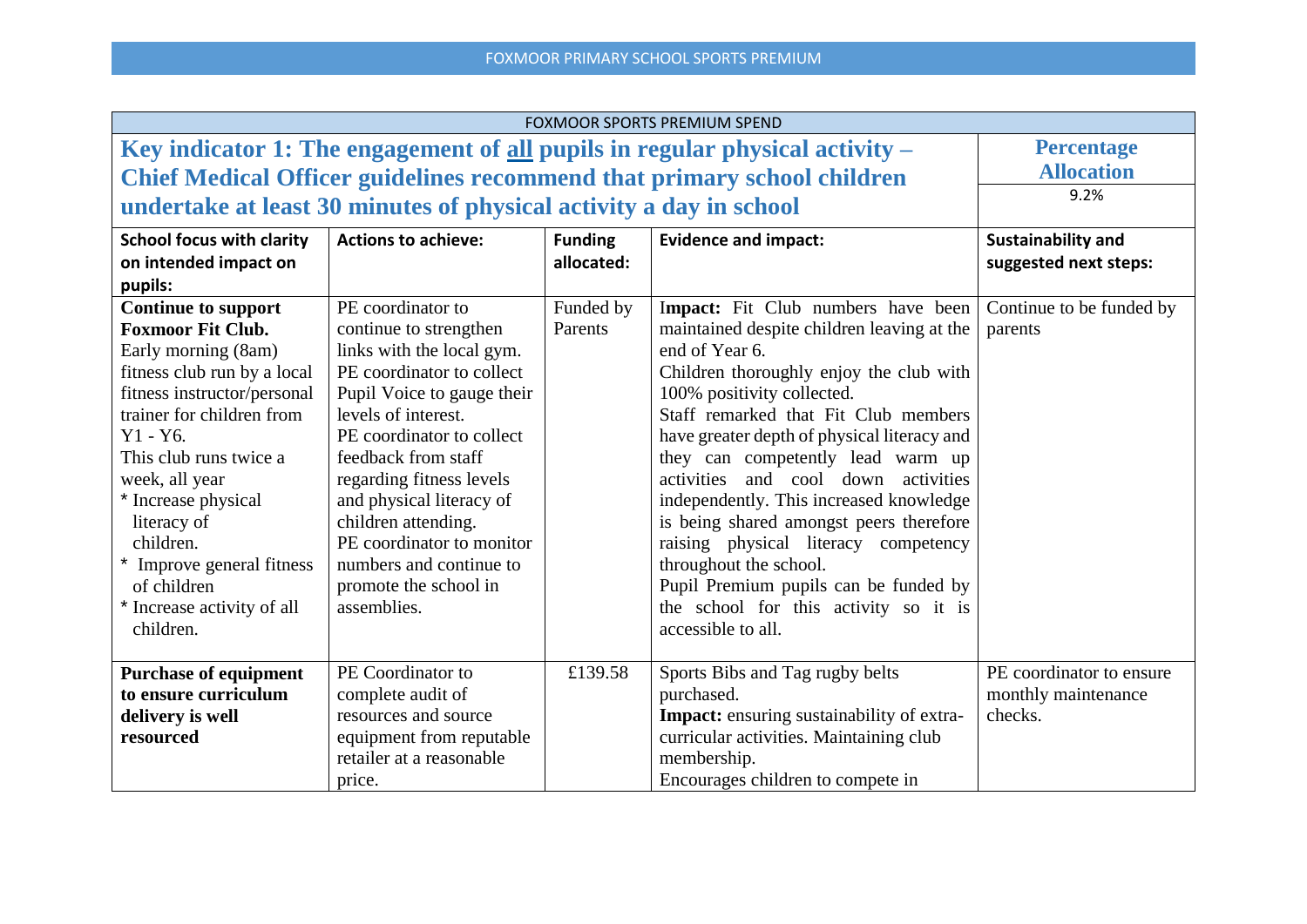|                                                                      |                                                                                                                                                                                                                                                  | £29.99                            | school organised events/competitions.<br>Ensuring maintenance of curriculum Rugby.<br>Soft Handle balls x 12<br>Impact: ensuring sustainability of extra-<br>curricular activities. Ensuring inclusivity of all<br>PE and Games activities |                                                                                          |
|----------------------------------------------------------------------|--------------------------------------------------------------------------------------------------------------------------------------------------------------------------------------------------------------------------------------------------|-----------------------------------|--------------------------------------------------------------------------------------------------------------------------------------------------------------------------------------------------------------------------------------------|------------------------------------------------------------------------------------------|
| <b>Entry Fee - Football</b><br><b>Festivals</b>                      | PE coordinator to liaise<br>with Football coach to<br>arrange for fees to be paid.                                                                                                                                                               | £20.00                            | Impact: Raised profile of football<br>amongst girls and boys alike. Increased<br>self-esteem<br>confidence and<br>of all<br>included. Improved wellness of all<br>included.                                                                | Continued to fund                                                                        |
| <b>Active Ten</b>                                                    | All classes to take turns to<br>have an extra 10 minutes<br>of activity, 3 times a<br>week.<br>Activities to include:<br>Active breaks via <i>i</i> -moves,<br>climbing wall, outdoor<br>gym, running track, trim<br>trail, adventure playround. | <b>FOC</b>                        | <b>Impact:</b> Fitness of children increased.<br>Children have been identified as having<br>more energy in PE lessons. Children<br>settle to work quicker and appear more<br>alert.                                                        | No funding impact.<br>Celebrate improved<br>fitness in celebration<br>assemblies.        |
| <i>i-moves Active</i><br><b>Classroom</b><br>(May 18)                | All classes to have access<br>to Active Classroom and<br>to use for brain breaks,<br>indoor PE sessions when<br>weather stops outdoor PE.                                                                                                        | £1488.00                          | <b>Impact:</b> Core Stability of children<br>improved as identified in gym and dance<br>lessons and extra-curricular clubs.<br>Children settle to work quicker and<br>appear more alert                                                    | Continue to encourage<br>staff to use the resource<br>and monitor its' use<br>regularly. |
| <b>Improvement of Trim</b><br><b>Trail with extra</b><br>activities. | <b>Liaise with Discovery</b><br>Timber Play.                                                                                                                                                                                                     | Forecasted<br>spend<br>£10,140.00 | <b>Impact: Yet to be measured</b>                                                                                                                                                                                                          |                                                                                          |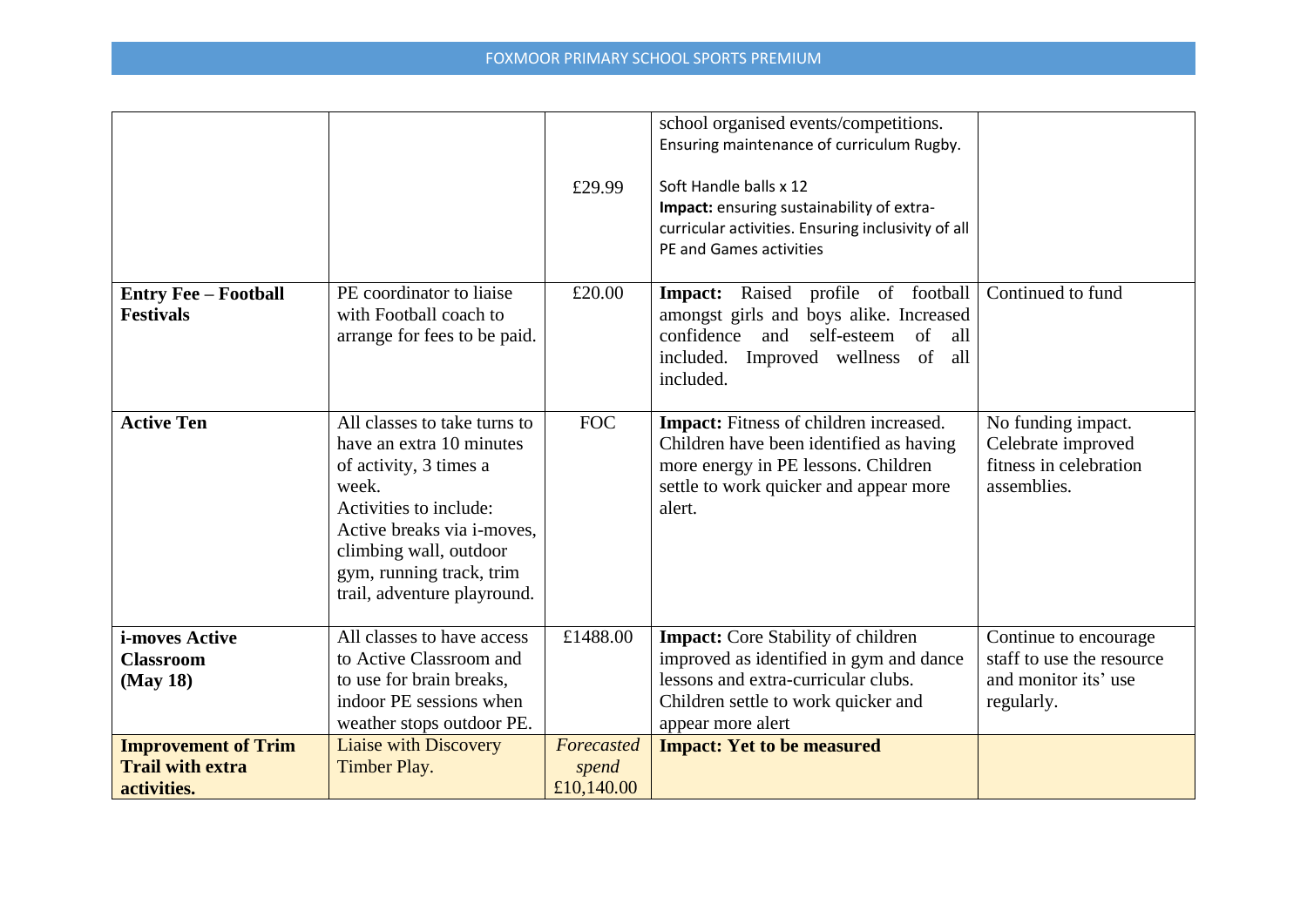| <i>*Promoting active</i><br><b>playtimes</b><br><i>*Promoting and</i><br>reducing poor behavior<br>choices.<br><i>*Improve independent</i><br>problem solving<br><i><b>*Resources utilized</b></i><br>within OAA activities<br><b>for Command Tasks</b><br><i><b>*Increased physical</b></i><br>activity to reduce stress<br>amongst children.<br><i><b>*Promotes social skills</b></i><br>and independence.<br><i><b>*Enrich imagination</b></i><br><i><b>*Improves physical</b></i><br>growth, strength and<br>flexibility. | Liaise with<br>Finance/school manager<br>and Head Teacher<br>regarding cost and<br>sustainability.<br><b>Head Teacher to liaise</b><br>with Governors.<br>Arrange suitable dates for<br>fitting. |         |                                                                                                                                      |                                                                                                                                                                                                                                            |
|-------------------------------------------------------------------------------------------------------------------------------------------------------------------------------------------------------------------------------------------------------------------------------------------------------------------------------------------------------------------------------------------------------------------------------------------------------------------------------------------------------------------------------|--------------------------------------------------------------------------------------------------------------------------------------------------------------------------------------------------|---------|--------------------------------------------------------------------------------------------------------------------------------------|--------------------------------------------------------------------------------------------------------------------------------------------------------------------------------------------------------------------------------------------|
|                                                                                                                                                                                                                                                                                                                                                                                                                                                                                                                               |                                                                                                                                                                                                  |         | Key indicator 2: The profile of PE and sport being raised across the school as a                                                     | <b>Percentage</b>                                                                                                                                                                                                                          |
| tool for whole school improvement.                                                                                                                                                                                                                                                                                                                                                                                                                                                                                            |                                                                                                                                                                                                  |         |                                                                                                                                      | <b>Allocation</b>                                                                                                                                                                                                                          |
|                                                                                                                                                                                                                                                                                                                                                                                                                                                                                                                               |                                                                                                                                                                                                  |         |                                                                                                                                      | 8.44%                                                                                                                                                                                                                                      |
| <b>AfPE</b> membership                                                                                                                                                                                                                                                                                                                                                                                                                                                                                                        | PE coordinator able to<br>assess suitability of<br>events/resources/activities<br>with greater understanding<br>therefore the children's<br>attainment is raised in all<br>areas.                | £156.00 | <b>Impact:</b> PE coordinator better equipped<br>to source safe effective CPD, equipment,<br>resources and experiences for children. | Continue to rigorously<br>review Sports Premium<br>Funding to ensure the best<br>possible outcomes for all<br>of the children. Continue<br>to gather data and<br>evidence to prove<br>spending is effective and<br>sustainable in order to |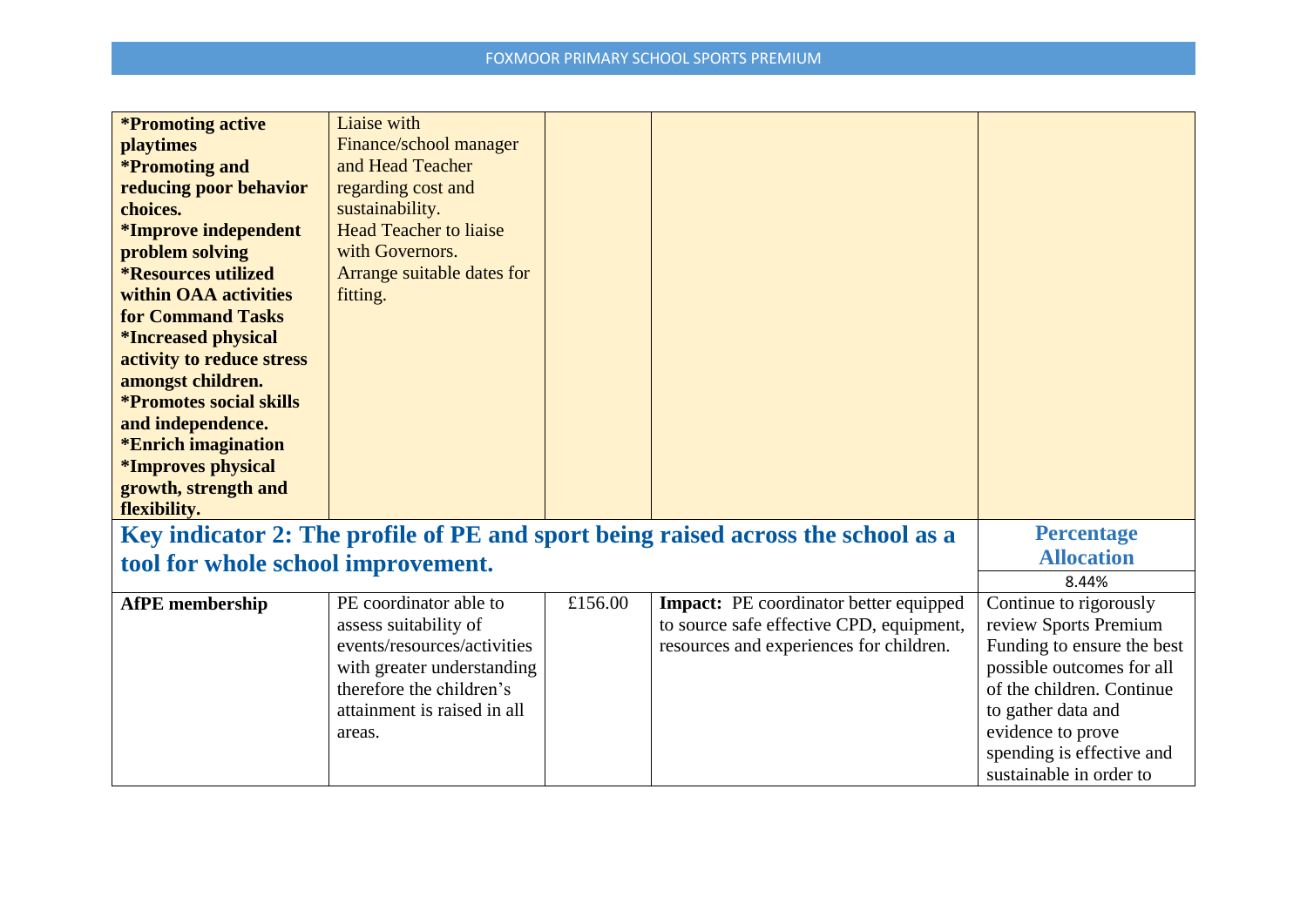|                                                   |                                                                                                                                            |                                |                                                                                                                                                                                                                                                                                                                                                                                                                                                                                                                                                                                                | successfully reapply to<br>AfPE in 2020.                                                                             |
|---------------------------------------------------|--------------------------------------------------------------------------------------------------------------------------------------------|--------------------------------|------------------------------------------------------------------------------------------------------------------------------------------------------------------------------------------------------------------------------------------------------------------------------------------------------------------------------------------------------------------------------------------------------------------------------------------------------------------------------------------------------------------------------------------------------------------------------------------------|----------------------------------------------------------------------------------------------------------------------|
| PE coordinator to attend<br>PE annual conference. | * Forge links with other<br>school and<br>resources/activities and<br>opportunities available<br>for staff CPD and<br>children at Foxmoor. | £99.00                         | Impact: PE coordinator confident to<br>allocate appropriate funding where<br>necessary and where children will befit<br>most.<br>Profile of PE raised across the school.<br>Children are more engaged in learning<br>and attainment levels are raised in most<br>areas of the PE curriculum.<br>PE has had an impact across the school<br>because greater resilience in sport<br>directly translates into all areas of<br>learning at Foxmoor.                                                                                                                                                 | Continue to attend annual<br>conference                                                                              |
| <b>Maypole Dancing KS1</b><br>workshop            | Continue to liaise with<br>Alison Rowley.                                                                                                  | Forecasted<br>spend<br>£210.00 | <b>Impact:</b> Enhanced communication skills<br>and speaking and listening skills from the<br>previous year. KS1 staff were able to<br>observe verbal comprehension of their<br>children and therefore put support in<br>place for support.<br>Children were encouraged to be more<br>focussed upon the verbal instructions and<br>their listening skills improved by the end<br>of the session. Their co-ordination was<br>observed and those children whose co-<br>ordination was a concern were targeted<br>with extra support activities post the<br>session. Re-booked for 27th June 2019 | Continue to get feedback<br>from staff and children<br>and continue to be in<br>communication with<br>Alison Rowley. |
| <b>Mike Mullen - BMX</b><br><b>Academy</b>        | Continue to liaise with<br>Mike Mullen.                                                                                                    | £585.00                        | <b>Impact:</b> Children gained confidence and<br>resilience from being able to move from<br>a fixed mindset to a growth mindset.                                                                                                                                                                                                                                                                                                                                                                                                                                                               | Continue to support<br>growth mind-set with PE<br>via a variety of activities.                                       |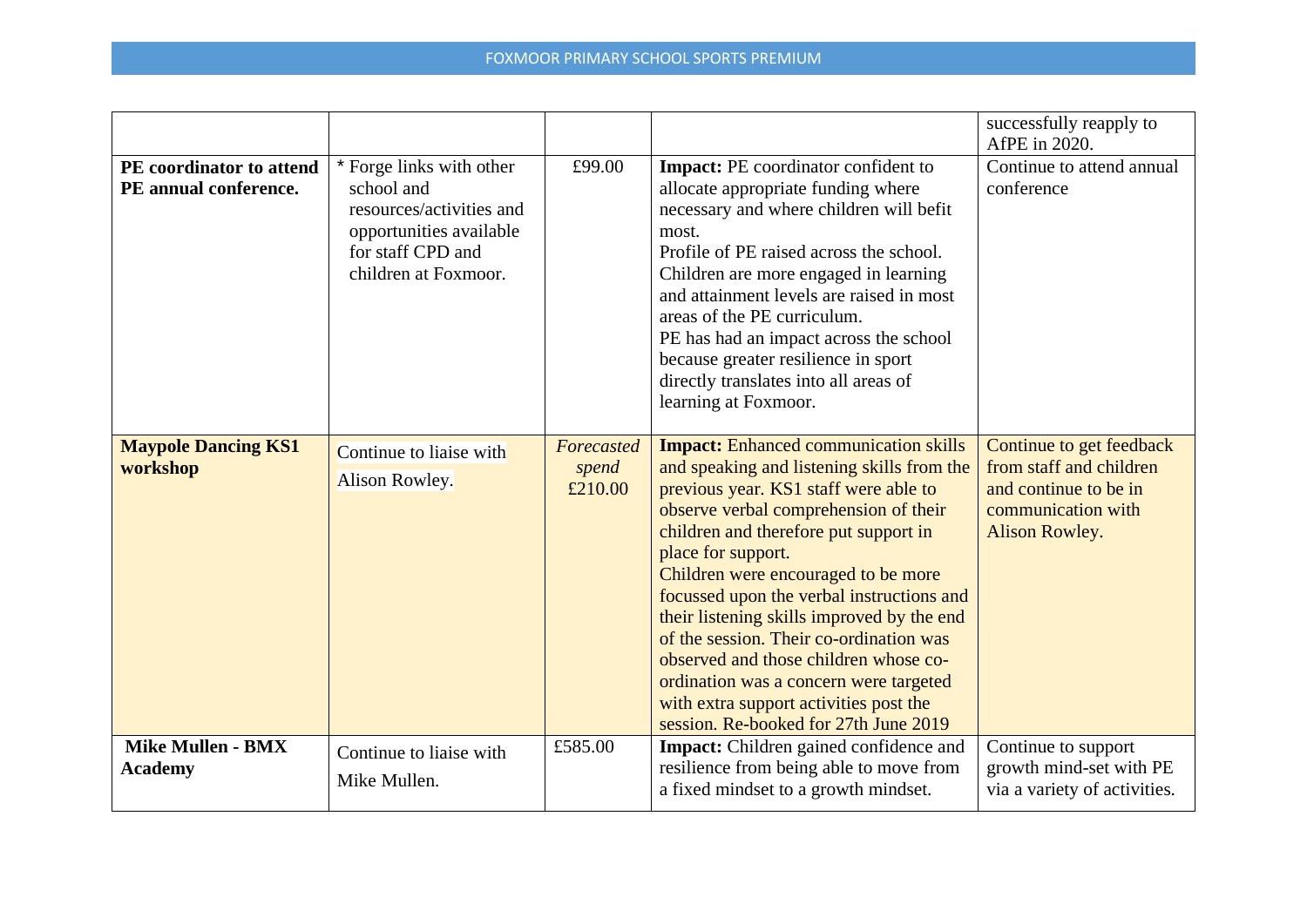|                                                    |                                                                                                                                                           |                                | They were inspired to achieve which has<br>filtered into other areas of their learning.<br>Assemble provided by Mike Mullen<br>addressed the whole school and created<br>an interest in the activity. Children who<br>previously could not ride a bicycle, were<br>now confident to ride and perform simple<br>tricks. Children's voice showed great<br>enthusiasm and eagerness to continue to<br>try stunts and ride bicycles. Re-booked<br>for 20th May 2019 |                                                                                                                             |
|----------------------------------------------------|-----------------------------------------------------------------------------------------------------------------------------------------------------------|--------------------------------|-----------------------------------------------------------------------------------------------------------------------------------------------------------------------------------------------------------------------------------------------------------------------------------------------------------------------------------------------------------------------------------------------------------------------------------------------------------------|-----------------------------------------------------------------------------------------------------------------------------|
| <b>SDPSSA</b> membership<br>18/19                  | PE coordinator to attend<br>all SDPSSA meetings.<br>PE cocordinator to<br>organise staff to attend all<br>CPD events provided<br>within subscription fee, | £290.00                        | <b>Impact:</b> PE coordinator up to date on all<br>local opportunities for CPD and sporting<br>events/celebrations and competitions.                                                                                                                                                                                                                                                                                                                            | PE coordinator up to date<br>on all local opportunities<br>for CPD and sporting<br>events/celebrations and<br>competitions. |
| <b>Atlas Sports</b><br>Subscription                | PE coordinator to liaise<br>with Atlas Sports<br>regarding all competitions<br>arranged by the group.                                                     | £399.00                        | <b>Impact:</b> All suitable events attended and<br>celebrated in school. Raised PE profile<br>across the school amongst staff and<br>pupils.                                                                                                                                                                                                                                                                                                                    | PE Cordinator to organise<br>children, transport,<br>supervision to events<br>organised by Atlas.                           |
| <b>Entry to Country Dance</b><br><b>Festival</b>   | TD to liaise with<br>organisers<br>TD and PE Coordinator to<br>liaise.                                                                                    | £10.00                         | <b>Impact:</b> Raised profile of dance amongst<br>girls and boys alike. Increased confidence<br>and self-esteem of all included. Improved<br>wellness of all included.                                                                                                                                                                                                                                                                                          | Continue to fund.                                                                                                           |
| <b>Purchase of</b><br><b>Cheerleading Pom-Poms</b> | Cheerleading coach to<br>source appropriate<br>resources and gather<br>quotes.                                                                            | Forecasted<br>spend<br>£380.00 | <b>Impact:</b> Membership to the club has<br>increased. Cheerleading has showcased<br>their skills at a local dance festival.<br>Raised the profile of the sport across the<br>school community.                                                                                                                                                                                                                                                                | <b>High quality Pom Poms</b><br>purchased so that they will<br>not need replacing.                                          |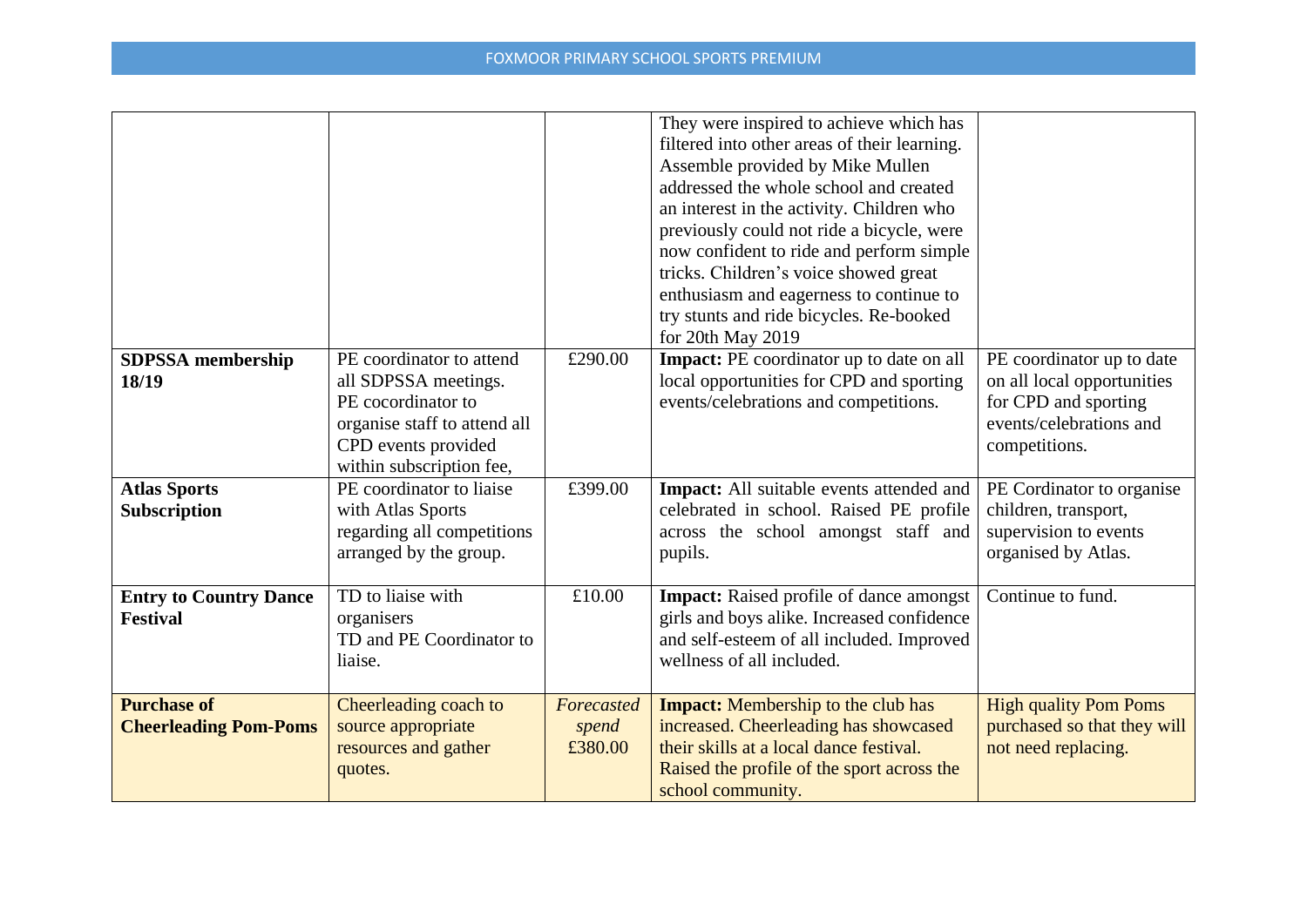| Key indicator 3: Increased confidence, knowledge and skills of all staff in                                | <b>Percentage</b>                                                                                                                                                                                                                                                                                                                                                                           |                                                                                                                                      |                                                                                                                                                                                                                                                                               |                                                                       |
|------------------------------------------------------------------------------------------------------------|---------------------------------------------------------------------------------------------------------------------------------------------------------------------------------------------------------------------------------------------------------------------------------------------------------------------------------------------------------------------------------------------|--------------------------------------------------------------------------------------------------------------------------------------|-------------------------------------------------------------------------------------------------------------------------------------------------------------------------------------------------------------------------------------------------------------------------------|-----------------------------------------------------------------------|
| teaching PE and sport                                                                                      |                                                                                                                                                                                                                                                                                                                                                                                             |                                                                                                                                      |                                                                                                                                                                                                                                                                               | <b>Allocation</b>                                                     |
|                                                                                                            |                                                                                                                                                                                                                                                                                                                                                                                             |                                                                                                                                      |                                                                                                                                                                                                                                                                               | 4.27%                                                                 |
| <b>PE Pal - PE assessment</b><br>tool and scheme                                                           | PE coordinator and HT to<br>meet with Atlas Sports for<br>review of product and<br>discuss costs involved.<br>Atlas to arrange a suitable<br>slot to launch product to<br>staff.<br>PE coordinator to trial<br>product during Spring<br>Term $2$ – whole school to<br>Trial product during<br><b>Summer Term. Feedback</b><br>offered to Atlas.<br><b>Official launch September</b><br>2019 | Forecasted<br>Spend<br>£949.00<br>£ $200 - 2$<br>extra<br>tablets.<br>£399.00<br>annual fee<br>$-payable$<br>from<br>Spring<br>2020) | <b>Impact: Yet to be measured</b>                                                                                                                                                                                                                                             |                                                                       |
| <b>Emerge Sports</b><br>(Jake Melosa)<br><b>Rugby Coaching (Spring</b><br>Term)<br>$6$ week block – Year 5 | PE coordinator to liaise<br>with Jake Melosa<br>PE coordinator to arrange<br>cover within class<br>PE coordinator to take<br>notes and advice from<br>Jake regarding training of<br>the children.<br>Festival arranged with<br>Eastington Primary.                                                                                                                                          | £400.00                                                                                                                              | <b>Impact:</b> Teacher more confident to<br>deliver rugby to new year group.<br>Extensive planning notes recorded and<br>used to plan new sessions.<br>Contact established with rugby coach.<br>Festival arranged with another school to<br>develop referee skills of teacher | Continue to monitor<br>delivery of Rugby skills<br>within PE lessons. |
| <b>Institute of Swimming</b>                                                                               | PE coordinator to liaise<br>with Joy Retter and                                                                                                                                                                                                                                                                                                                                             | £380.00                                                                                                                              | Impact: Yet to be measured                                                                                                                                                                                                                                                    |                                                                       |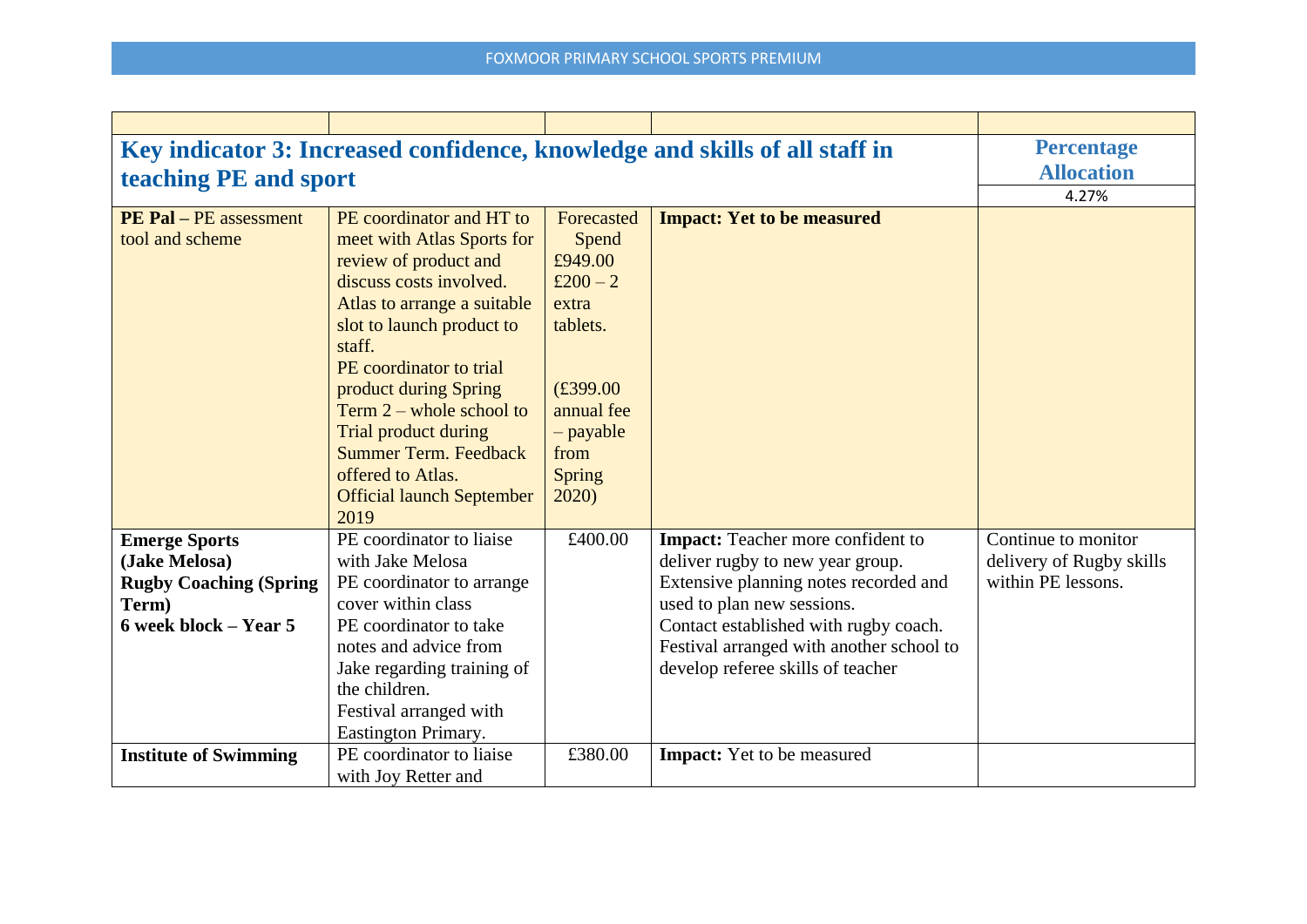| <b>4 teachers swimming</b>      | institute of swimming to    |          |                                                                                 |                           |
|---------------------------------|-----------------------------|----------|---------------------------------------------------------------------------------|---------------------------|
| training to gain ASA            | arrange training venue.     |          |                                                                                 |                           |
| Level 2                         | PE coordinator to offer     |          |                                                                                 |                           |
| *Sustain/develop                | training and venue to       |          |                                                                                 |                           |
| provision                       | Callowell Primary (x4       |          |                                                                                 |                           |
| <i>*</i> Update current trained | teachers)                   |          |                                                                                 |                           |
| staff via course                | Arrange split of the        |          |                                                                                 |                           |
| feedback.                       | invoice with finance.       |          |                                                                                 |                           |
|                                 |                             |          | Key indicator 4: Broader experience of a range of sports and activities offered | <b>Percentage</b>         |
| to all pupils                   |                             |          |                                                                                 | <b>Allocation</b>         |
|                                 |                             |          |                                                                                 | 14.27%                    |
| <b>Maypole dancing KS1</b>      | Alison Rowley re-booked     | As Above | As above                                                                        |                           |
|                                 | by PE coordinator based     |          | Re-scheduled                                                                    |                           |
|                                 | on staff feedback of        |          |                                                                                 |                           |
|                                 | previous years workshop     |          |                                                                                 |                           |
|                                 | delivery and impact upon    |          |                                                                                 |                           |
|                                 | children                    |          |                                                                                 |                           |
|                                 |                             |          |                                                                                 |                           |
| <b>BMX Experience Day</b>       | Mike Mullen booked by       | As above | As above                                                                        |                           |
| $Y5$ and $Y6$                   | PE Coordinator. All staff   |          | Re-scheduled                                                                    |                           |
| Develop mindfulness             | informed of some            |          |                                                                                 |                           |
| Develop core strength           | disruption to their day.    |          |                                                                                 |                           |
| * Improve physical              |                             |          |                                                                                 |                           |
| Literacy                        |                             |          |                                                                                 |                           |
| Ju Jitsu (KO Boxing) for        | PE coordinator liaising     | As Above | As above                                                                        | Club is funded by parents |
| Y3 and Year 4                   | with $KO$ Boxing $-$ Connor |          | Re-scheduled                                                                    | and subsidised by school  |
| *develop discipline and         | Heaven                      |          | Impact: Experience has led to the                                               | by providing a free venue |
| respect                         | All staff to be informed    |          | implementation of a Thursday Morning                                            |                           |
| *develop core strength          | regarding disruption to     |          | club. 2 (Y5) children have been                                                 |                           |
| *Improve physical literacy      | their day.                  |          | signposted to further training out of                                           |                           |
|                                 |                             |          | school due to their ability.                                                    |                           |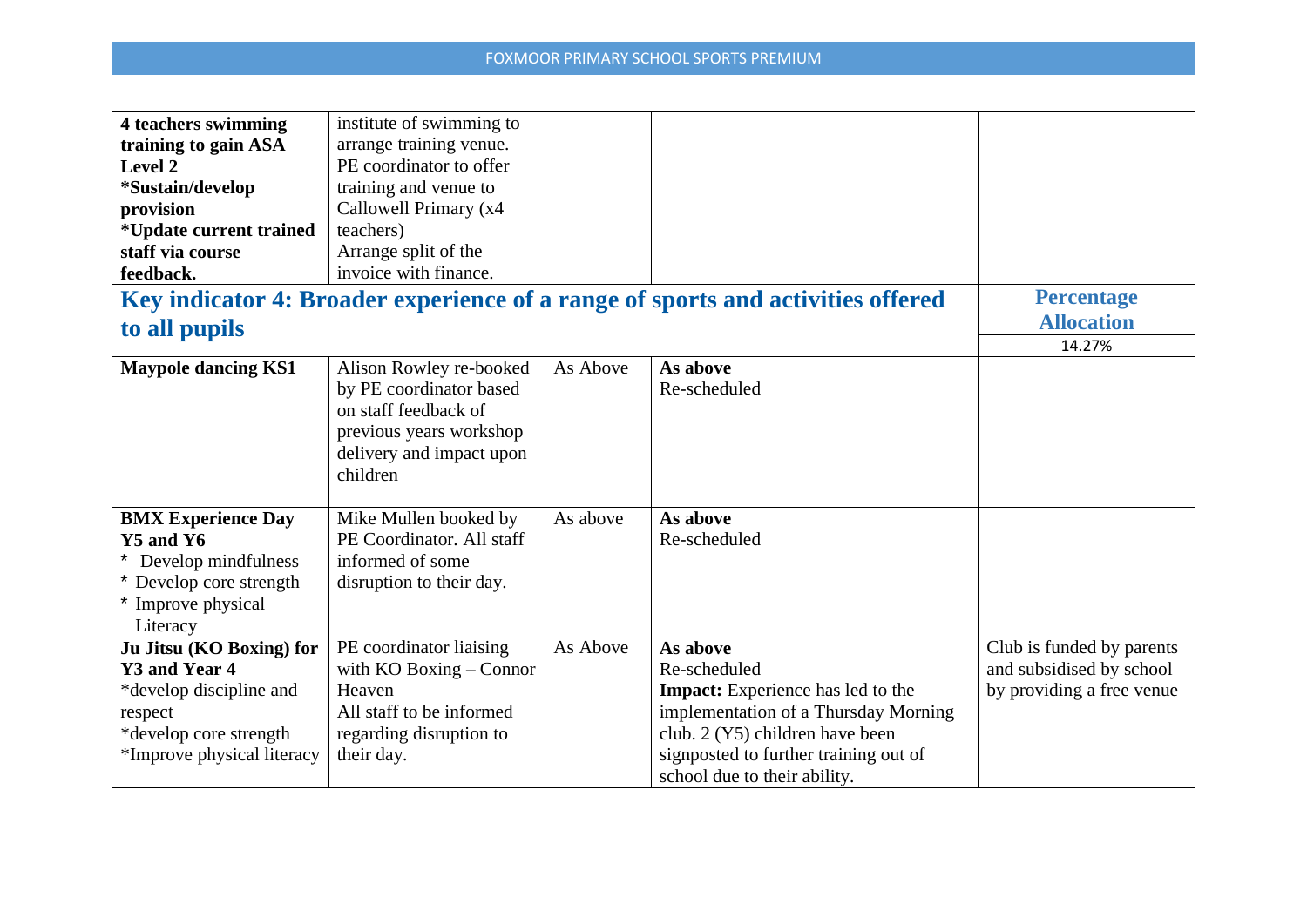| <b>Outdoor Adventurous</b><br><b>Activities Enrichment</b><br>Week.<br>Far Peak $-$ Y3<br>Bouldering/Bush Craft<br>Far Peak - Y4<br>Archery/Orienteering<br>South Cerney - Y5 Team<br>building water based<br>activites | <b>Risk assessments</b><br>completed Parental<br>permission sought<br><b>Transport Booked</b>                                                                                                                                                                                   | £1082.50                       | <b>Impact:</b> Improved problem solving skills<br>of all children. Improved co-ordination<br>of most children. Improved<br>communication skills of all children.<br>Improved physical literacy of all<br>children.      | PE co-ordinator book<br>facilities for next<br>academic year.<br>Continue to liaise with<br>centres.<br>Continue to track children<br>against learning<br>objectives. |
|-------------------------------------------------------------------------------------------------------------------------------------------------------------------------------------------------------------------------|---------------------------------------------------------------------------------------------------------------------------------------------------------------------------------------------------------------------------------------------------------------------------------|--------------------------------|-------------------------------------------------------------------------------------------------------------------------------------------------------------------------------------------------------------------------|-----------------------------------------------------------------------------------------------------------------------------------------------------------------------|
| MindPose Ltd.<br>(Sophie Heinz and Rosie<br>Sharples)<br>Yoga Club for whole<br>school.                                                                                                                                 | PE coordinator to liaise<br>with MindPose.<br>Clubs arranged for Friday<br>before school day starts<br>and after school day<br>finishes.<br>Continuous review -<br>liaison arranged.<br>Club numbers and<br>composition changed from<br>staff, children and parent<br>feedback. | £1320.00<br>(Spring<br>Term)   | Impact:<br>Constant reviews have resulted in<br>changing composition and times of clubs<br>to suit the children. This will hopefully<br>result a greater impact.<br>Impact to be measured at the end of<br>Summer Term. |                                                                                                                                                                       |
|                                                                                                                                                                                                                         | Key indicator 5: Increased participation in competitive sport                                                                                                                                                                                                                   |                                |                                                                                                                                                                                                                         | <b>Percentage</b><br><b>Allocation</b>                                                                                                                                |
| <b>FOXFIT Athletics Club</b><br>targeted athletics<br>training for pupils with                                                                                                                                          | PE coordinator to liaise<br>with trainer.<br><b>Book dates in Spring and</b><br><b>Summer Terms</b>                                                                                                                                                                             | Forecasted<br>spend<br>£950.00 | This year's sessions have just started<br>however the previous year the <b>impact</b> :                                                                                                                                 | 4.16%<br>Continue to review<br>effectiveness.<br>Continue links to<br><b>Athletics trainer</b>                                                                        |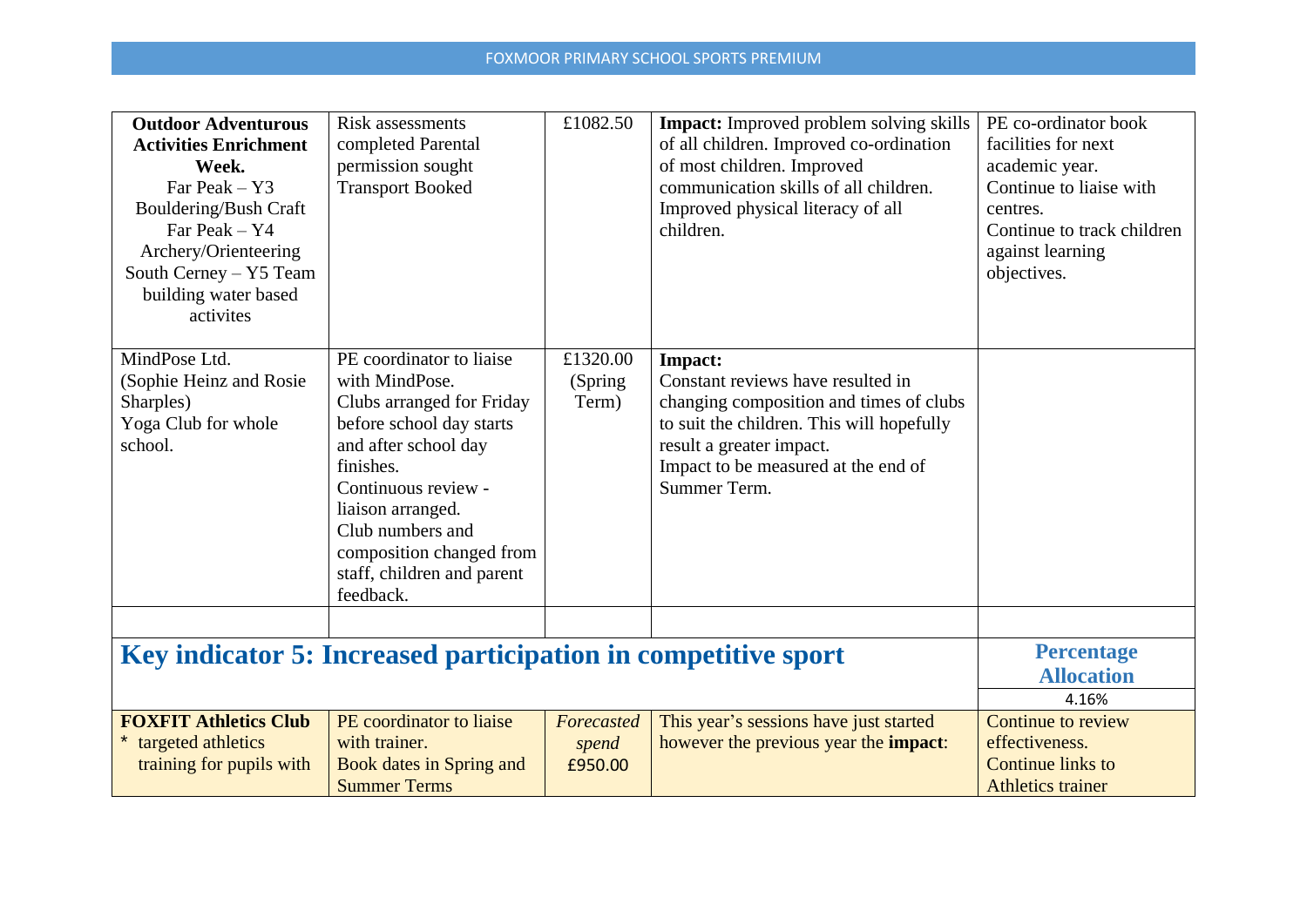| District competition in<br>mind.<br><b>Improved physical</b><br>literacy.<br>Improved skills over a<br>range of athletic<br>competencies required<br>for District level<br>competition. | Arrange for running tracks<br>to be painted.<br>Check all equipment has<br>been maintained over the<br>winter period. Discus<br>needed replacing |         | 1. 3 Year 3 pupils and 2 Year 4 pupils<br>who have never attended an after school<br>club have signed.<br>2. 22 members have signed for each club<br>(44)<br>3. Children gained increase core stability<br>and fitness.<br>4. Children chosen for District Athletics<br>team<br>5. Foxmoor won the District<br>Championship | Continue to be a member<br>of Stroud Sports<br>Partnership |
|-----------------------------------------------------------------------------------------------------------------------------------------------------------------------------------------|--------------------------------------------------------------------------------------------------------------------------------------------------|---------|-----------------------------------------------------------------------------------------------------------------------------------------------------------------------------------------------------------------------------------------------------------------------------------------------------------------------------|------------------------------------------------------------|
| <b>Rugby Celebration event</b>                                                                                                                                                          | PE Coordinator to arrange                                                                                                                        |         | Impact: Greater confidence of the                                                                                                                                                                                                                                                                                           | One off event                                              |
| <b>Eastington Primary</b><br>School                                                                                                                                                     | transport, risk assessment<br>and Liaise with Emerge                                                                                             |         | children.<br>Local school invited to a return match.                                                                                                                                                                                                                                                                        |                                                            |
| Year 5                                                                                                                                                                                  | Sports.                                                                                                                                          |         |                                                                                                                                                                                                                                                                                                                             |                                                            |
|                                                                                                                                                                                         | Transport                                                                                                                                        | £80.00  |                                                                                                                                                                                                                                                                                                                             |                                                            |
| <b>Stratford Park Dance festival</b><br><b>KB Coaches</b>                                                                                                                               | Transport                                                                                                                                        | £60.00  | Impact: Children gained confidence and<br>resilience from being able to move from<br>a fixed mindset to a growth mindset.<br>They were inspired to achieve which has<br>filtered into other areas of their learning.<br>Inspiration from seeing other<br>performances from secondary schools.                               | Continue to fund                                           |
| <b>New Theatre Oxford</b><br><b>Great British Dance Off</b><br><b>Finals</b><br>(June 18)                                                                                               | Transport                                                                                                                                        | £280.00 | <b>Impact:</b> Children gained confidence and<br>resilience from being able to move from<br>a fixed mindset to a growth mindset.<br>They were inspired to achieve which has<br>filtered into other areas of their learning.<br>Inspiration from seeing other<br>performances from secondary schools.                        | Continue to fund                                           |
| <b>Cheltenham Dance Festival</b><br><b>Fortius PE</b>                                                                                                                                   |                                                                                                                                                  | £30.00  | Impact: Children gained confidence and<br>resilience from being able to move from                                                                                                                                                                                                                                           | Continue to fund                                           |